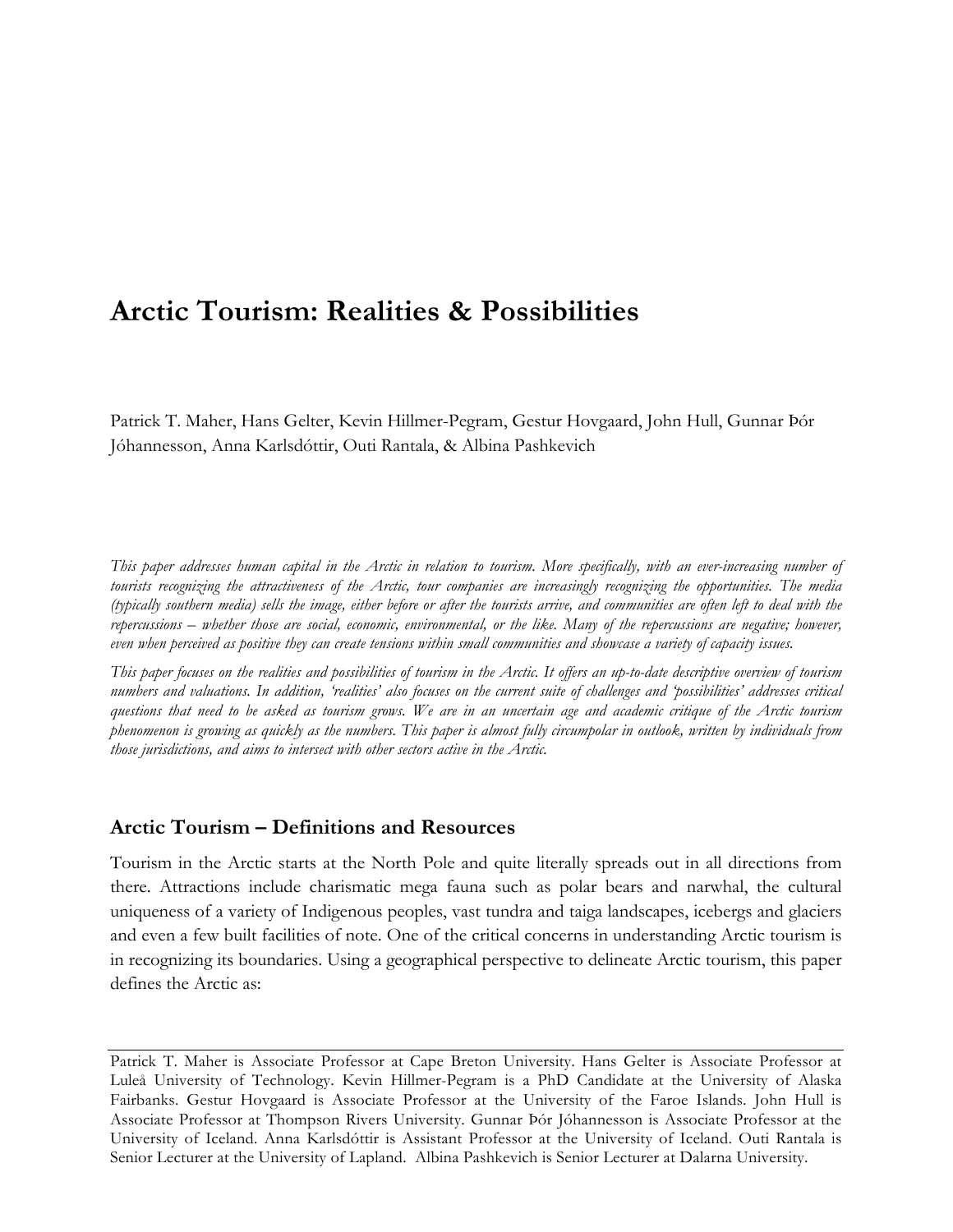All of Alaska, Canada north of 60°N together with northern Québec (Nunavik) and Labrador (Nunatsiavut), all of Greenland, the Faroe Islands, and Iceland and the northernmost counties of Norway (Nordland, Troms, Finnmark and Svalbard), Sweden (Västerbotten and Norrbotten) and Finland (Lapland)…(and in Russia) the Murmansk Oblast, the Nenets, Yamalo-Nenets, Taimyr, and Chukotka autonomous okrugs, Vorkuta City in the Komi Republic, Norilsk and Igsrka in Krasnoyarsky Kray, and those parts of the Sakha Republic whose boundaries lie closest to the Arctic Circle (Stefansson Arctic Institute 2004: 17-18).

Beyond its geographical scope, it is common that Arctic tourism is characterized as remote and difficult to access (although this is not true across the entire Circumpolar North); as beset by human capital issues (e.g., lack of trained staff, or even a population large enough to handle the task); and as occurring in fragile natural and cultural environments. More so than most other destinations worldwide, Arctic tourism has strong seasonality due to the extreme variations in daylight hours, but winter tourism appears to be a growing phenomenon (Müller 2011).

In the past decade there has been significant scholarly research on tourism in the Arctic. The International Polar Tourism Research Network (IPTRN; see http://iptrn.rmf.is/) has produced three recent publications from their community-embedded conferences (see Grenier & Müller 2011; Müller, Lundmark & Lemelin 2013; Lemelin, Maher & Liggett 2013). This network is complimentary to the University of the Arctic's Thematic Network on Northern Tourism. Through these two networks, as well as many other means, scholars have dealt with a number of segments of the sector including: the peripheral realities (Müller & Jansson 2007); unique sub-sectors such as cruise tourism (Lück, Maher & Stewart 2010); and the inherent interconnectivity of environmental changes afoot (Hall & Saarinen 2010; Maher, Stewart & Lück 2011). From the socio-cultural perspective, Indigenous tourism has emerged as a significant dimension of Arctic tourism (Butler & Hinch 2007; Viken and Granås 2014). In addition, industry groups such as the Association of Arctic Expedition Cruise Operators (AECO; see http://www.aeco.no) provide excellent sub-sector oversight in some regions, and inter-governmental agencies such as the United Nations Environment Programme and working groups of the Arctic Council show occasional interest in the sector as a whole.

# **Realities and Possibilities**

This paper is set up to address three specific questions for each country, or region of a country that is contained in the Arctic:

- 1. What are the up-to-date tourism numbers and the value of that tourism?
- 2. What are the current challenges, and possible solutions, for tourism?
- 3. What might the future hold for tourism?

It was the hope that this paper would provide comprehensive coverage, and a co-author from within each region was sought, so as to provide a credible and "local" voice. The reality was that an author from every country was not willing or able to respond and as such this paper is partially incomplete as it is lacking Norway (including Svalbard) and Greenland. However, this should not diminish the contributions from Alaska, Canada, Iceland, the Faroe Islands, Sweden, Finland and Russia.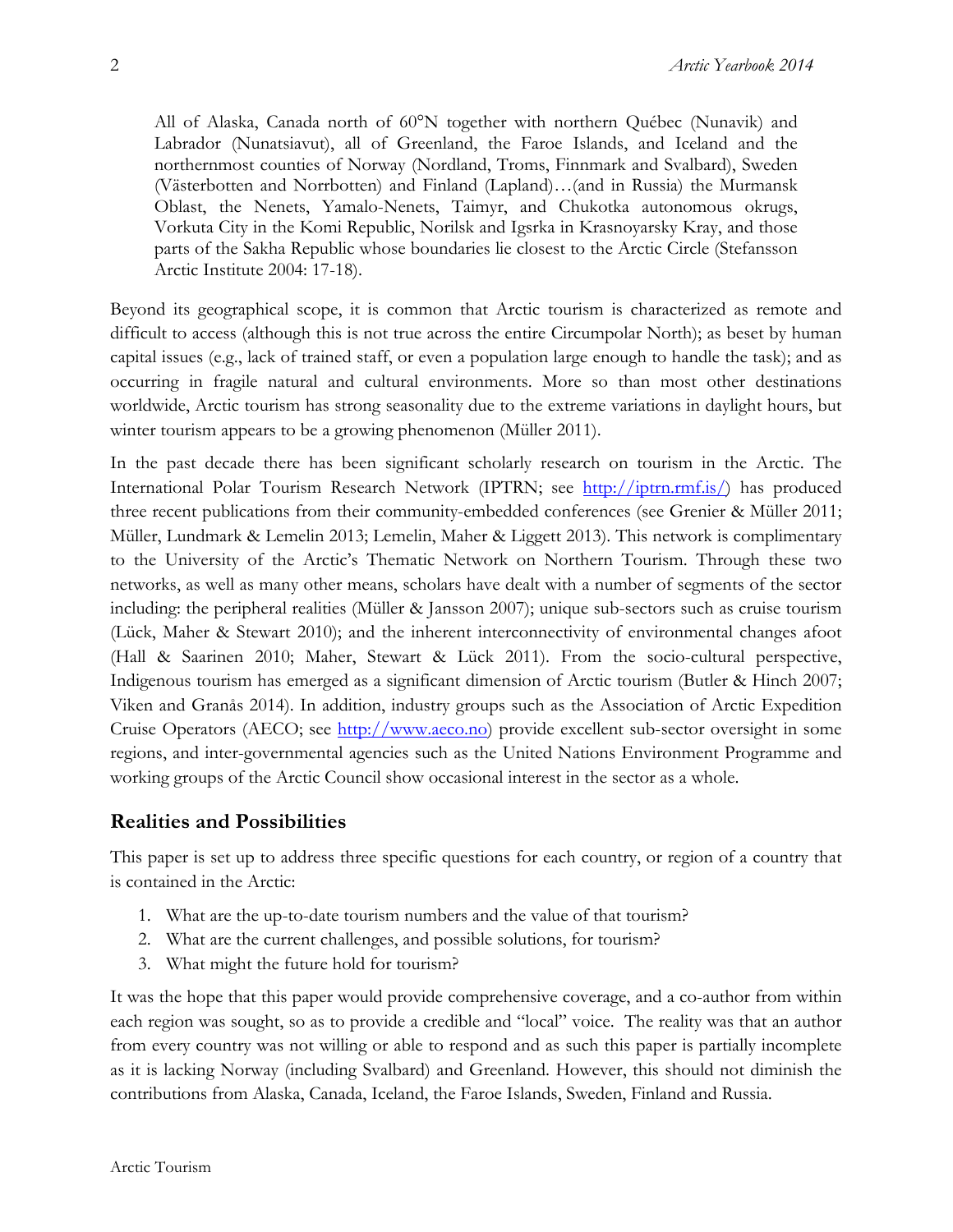## *Alaska*

Alaska constitutes the Arctic presence of the United States of America (USA). Alaska's economy is dominated by federal spending and natural resource extraction – primarily oil and gas but also mining, seafood, and forestry – but tourism also plays an important role. Moreover, Alaska is an iconic tourism destination for many Americans, with glaciers, wildlife, scenic nature, and hunting and fishing serving as key attractions (GMA Research Corporation 2011)

The Alaska state government contracts an independent research firm to compile statistics on the state's visitor industry; where visitors are defined as non-state residents. The most recent report covers the 12-month period of October 2012 through September 2013 (McDowell Group 2014). In this period, an estimated 1.96 million individuals visited Alaska, with approximately 51% arriving on cruise ships, 45% traveling by air, and 4% by highway or ferry.

Visitor spending within the state was estimated at \$1.82 billion US. Total employment resulting directly and indirectly from the industry was estimated at 39,000. Combined revenue to municipal and state governments was estimated at \$179 million US for the period. While these numbers are relatively small compared to oil and gas activities, which were estimated to contribute over \$2.6 billion US to the state's revenue in fiscal year 2013 (AKDOG 2014), tourism is a significant source of income for many Alaskans, especially in the south central and southeast regions of the state (McDowell Group 2014).

While tourism provides a rare non-extractive economic option for Alaska, it has its own challenges. One set entails mitigating the negative impacts of tourism on the environment and on communities. Cruise ships in the southeast have been criticized for polluting marine ecosystems and disrupting the daily activities of residents (Ringer 2010; Cerveny 2004). There are also cases of non-resident hunters infringing on the territory of Alaska Natives, who rely on access to game for subsistence (personal communication). While tourism is economically valuable, it must be prevented from overwhelming ecosystems and subsistence-based life-ways through appropriate regulation.

A different set of challenges results from efforts to expand and maintain Alaska tourism – which is predominately nature-based – in the face of climate change. Tourism has been proposed as a tool for economic development in remote far-north communities, but is severely hampered by a lack of infrastructure, including search and rescues capacities for ship-based tourism. While marine access to remote coastal communities is expected to improve as Arctic sea ice shrinks, terrestrial access has been predicted to decrease as permafrost beneath the ground thaws (Stephenson et al. 2011).

Retreating glaciers and shifting ranges of wildlife are causing visitors and tourism operators to alter their spatial patterns in order to secure viewing opportunities in many parts of the state (personal observation). While the Alaska tourism industry possesses economic and lifestyle incentives to adapt to the rapidly changing environment, their capacity to adequately respond is not fully understood. Focusing more on other types of tourism (e.g., historical, cultural) may be important for the future of the industry.

It is difficult to predict the future of Alaska tourism due to the high number of variables influencing visitor numbers. It is likely that visitors will continue to hunt, fish, and experience nature throughout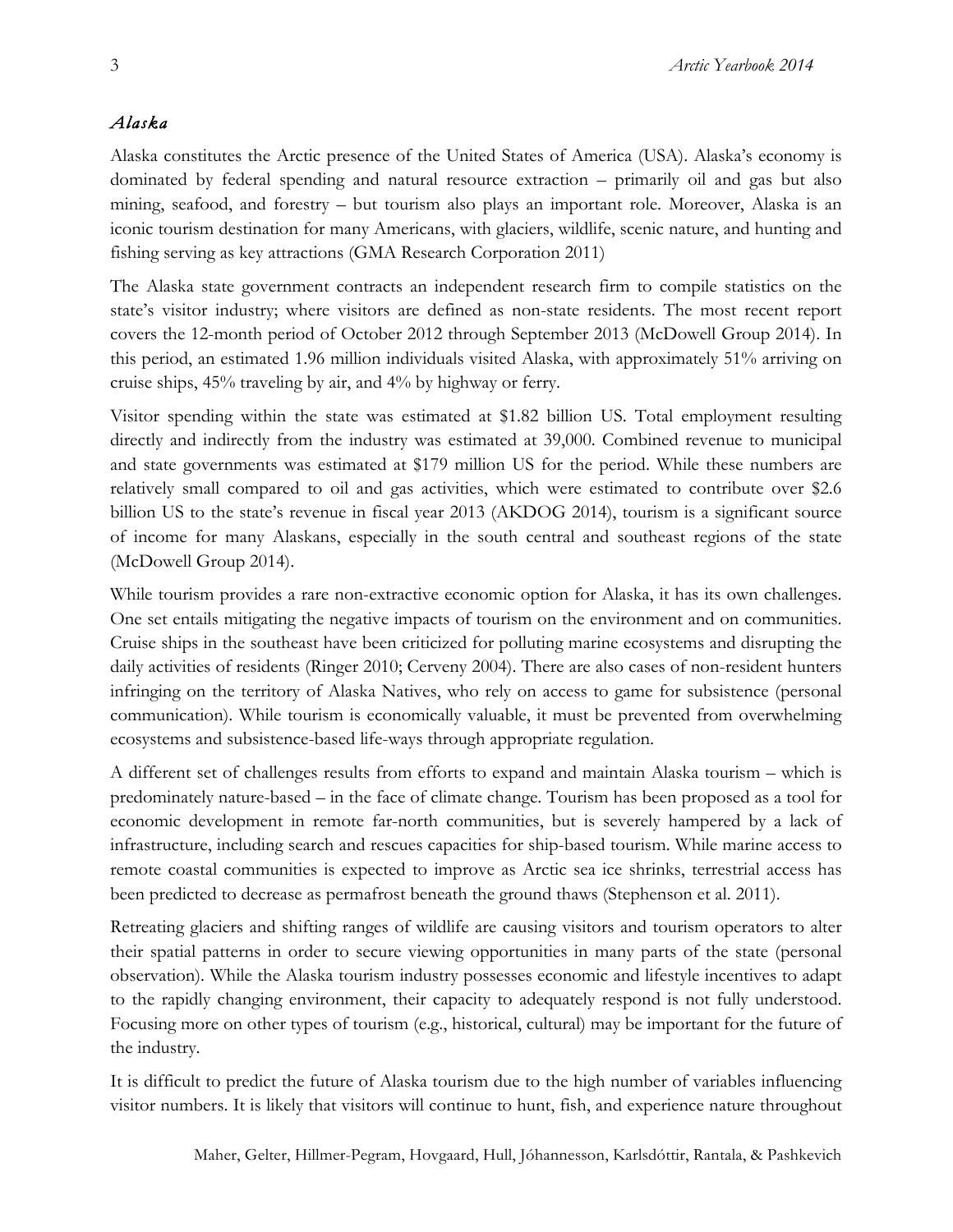the state as long as opportunities exist at competitive prices. There could even be a temporary spike in visitations as people hurry to experience such attractions before they are altered by climate change (see Lemelin et al. 2010). However, the high cost of getting to Alaska has been cited as a deterrent to visitation, so global fuel prices could play a large role in future trends (GMA Research Corporation 2011).

# *Canada*

The Canadian Arctic is a region experiencing rapid social, economic, and environmental change as a result of climate change and from the growth of Northern governments and institutions (Dawson, Stewart, Lemelin and Scott 2010; Government of Canada 2009; IPCC 2007; Johnston 2006). In 2009, the Canadian government launched the Northern Strategy providing a clear vision for promoting a prosperous and stable region in the Canadian Arctic through four priorities: 1) exercising Arctic Sovereignty; 2) promoting social and economic development; 3) protecting the environmental heritage; and 4) improving and devolving northern governance (Government of Canada 2009). In promoting economic development, the tourism sector has only, until recently, begun to consider the possible impacts of climate change (Dawson et al. 2010), identified as one of the greatest challenges for the global tourism industry in the  $21<sup>st</sup>$  century (UNWTO-UNEP-WMO 2008).

In the Canadian Arctic, tourism numbers are uneven across the region as a result of inadequate transportation infrastructure, scarcity of local products, a lack of skilled labour, and insufficient marketing resources (Northern Development Ministers Forum 2008). In recent years, a summary of visitor statistics reveals that the region welcomed approximately 528,000 international and domestic visitors annually with visitor spending totaling approximately \$388 million (see Table 1). The Yukon is Canada's most visited Arctic destination.

|                              | Yukon<br>(Belik 2013) | Nunavut<br>(Belik 2013) | Northwest<br><b>Territories (Belik</b><br>2013) | Manitoba<br>(City of<br>Thompson<br>Manitoba 2012)<br>Churchill | Nunavik<br>(Tourism<br>Quebec 2010) | Labrador<br>(Government of<br>Newfoundland and<br>Labrador 2011) |
|------------------------------|-----------------------|-------------------------|-------------------------------------------------|-----------------------------------------------------------------|-------------------------------------|------------------------------------------------------------------|
| <b>Visitors</b>              | 314,450               | 30,525                  | 64,380                                          | 20,747                                                          | 88,000                              | 10,394                                                           |
| <b>Visitor</b><br>Spending   | \$200 million         | \$40 million            | \$99.5 million                                  | \$21 million                                                    | \$18 million                        | \$9.9 million                                                    |
|                              |                       |                         |                                                 |                                                                 |                                     |                                                                  |
| Total visitors               | 528,496               |                         |                                                 |                                                                 |                                     |                                                                  |
| Total<br>visitor<br>spending | \$388.4<br>million    |                         |                                                 |                                                                 |                                     |                                                                  |

In the Canadian Arctic, tourism is considered both a stimuli and an agent of change for the region (Stewart, Draper, Dawson 2011). The promotional budgets for tourism in the region are lower than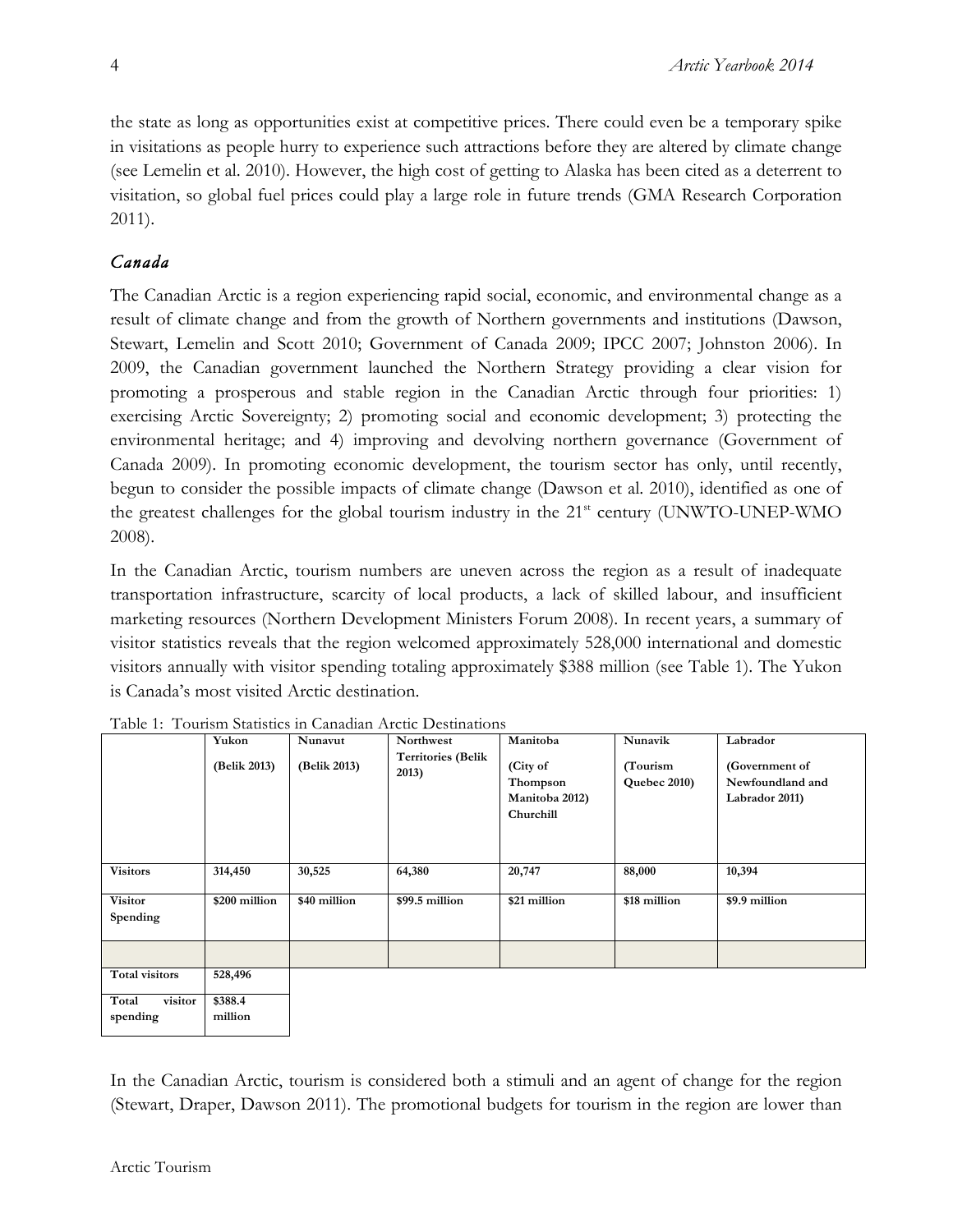for the Canadian provinces with the Yukon (\$5.2 million), Northwest Territories (\$2.6 million), and Nunavut (\$1.9 million) spending \$9.7 million in total on marketing activities in 2011 (Belik 2013). Tourism in the Canadian Arctic is mainly based on wildlife and landscape linked to the extensive network of protected areas in the region (Lemelin & Johnston 2008; Dawson, Maher, & Slocombe 2007). The Yukon attracts three times as many visitors as the Northwest Territories and Nunavut due to greater accessibility from an extensive road infrastructure and cheaper airfares. The lack of roads in the eastern Arctic and higher airfares limit the numbers of leisure tourists, attracting mainly business travellers. Nunavut tour operators also report that sport hunting is declining and nonconsumptive, ecotourism is increasing (Belik 2013).

The growth of expedition cruising in the Canadian Arctic from increased access due to climate change is also resulting in negative cultural and environmental impacts in the form of people pollution, the sale of marine mammal parts for souvenirs, and increased garbage in local communities (Maher, 2012, Stewart, Dawson & Draper 2011; Klein 2010).

The following recommendations are proposed as an overall strategy to promote sustainable forms of tourism in the Canadian Arctic:

- Need for guides in the Canadian Arctic to educate visitors about impacts of climate change and need for lifestyle and behavioural changes (Maher 2012; Luck 2009).
- Increased national and regional marketing budgets to be competitive with other destinations (CTC 2012).
- A review of transportation cost structures in Canada especially aviation cost structures that download taxes and fees on the individual traveler, making Canada one of the most expensive destinations in the world (TIAC 2012).
- A comprehensive monitoring and surveillance system examining expedition cruising in the Canadian Arctic (Maher 2012; Stewart, Draper, & Dawson 2010).
- Empirical studies and adaptation strategies addressing the issue of climate change for the polar tourism sector (Kajan, 2014; Dawson, Stewart, Lemelin & Scott 2010).

# *Iceland*

Tourism in Iceland has in recent years experienced a dramatic growth. Since 2000 the number of tourist arrivals has increased annually by 8% on average and was estimated to be 807,000 in 2013. From 2012 to 2013 the growth was 20% (Ferðamálastofa 2014). At present, tourism exports provide around 26.8% of foreign currency receipts and provides jobs for about 7000 people or about 5% of the workforce (Arion banki 2013; Ferðamálastofa 2014). The rapid growth has created opportunities as well as challenges. Here the major challenges of tourism in Iceland are condensed into four interrelated key points: 1) tourism policy, 2) social and environmental impacts, 3) infrastructure, and 4) research, education and training.

Tourism development has historically been driven by entrepreneurs within a weak organizational and institutional framework (Jóhannesson & Huijbens 2013). A general tourism plan has been in place from 1996, but crucial issues of planning have not been dealt with adequately and there is need for a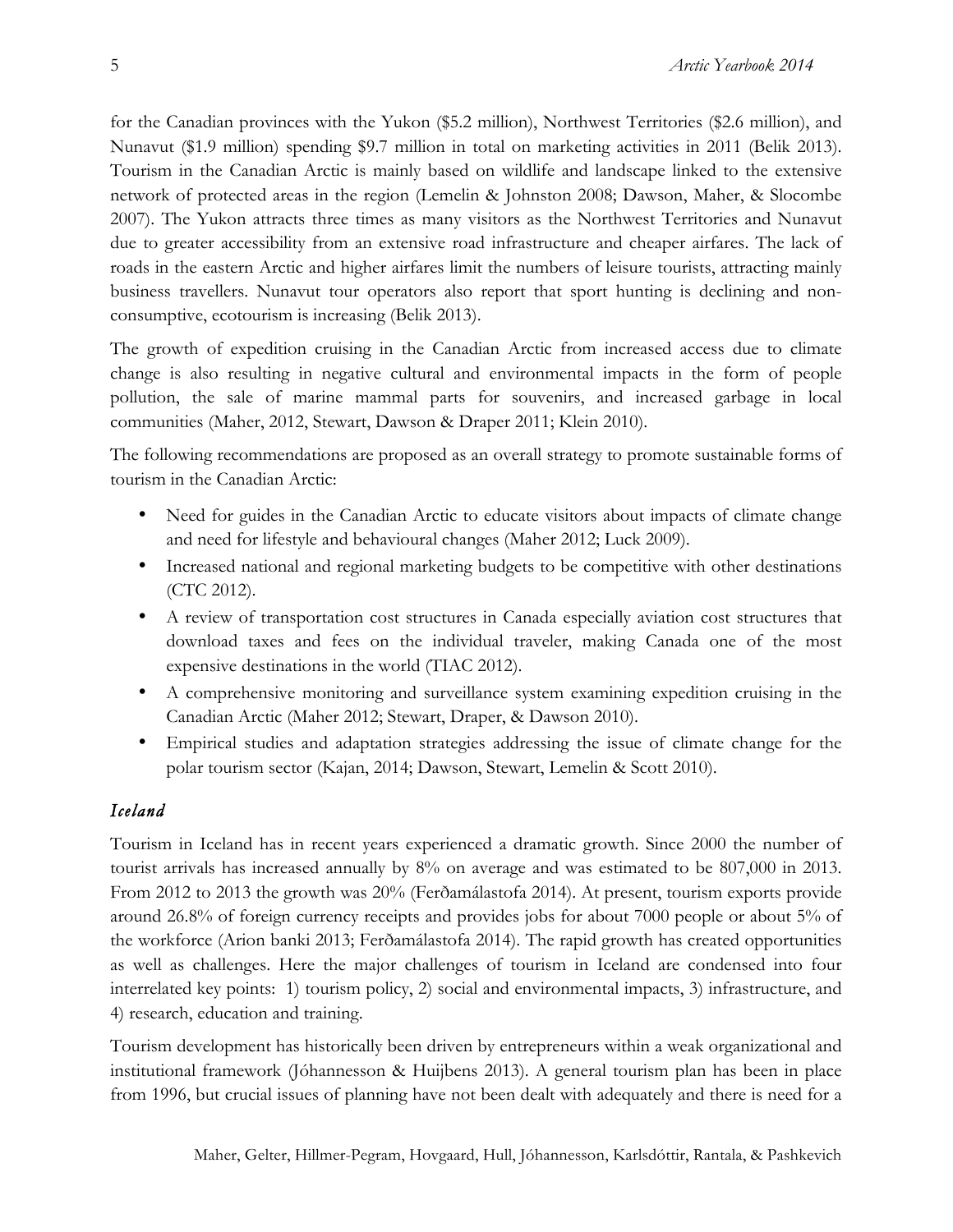revision of tourism policy in Iceland with respect to both the country's tourism resources and to tourism as a resource for socio-economic growth. Those include defining and zoning particular areas for development and protection, monitoring and planning of tourist flows, securing the necessary investment in infrastructural improvements ranging from toilet facilities to road construction and general policy about accessibility and entrance fees for natural attractions.

Tourism in Iceland is largely concentrated both in time and space. The result is that some of the island's key attractions have come under severe pressure. The Arctic and sub-Arctic natural environment is extremely vulnerable for degradation due to too much tourist flows. Research on carrying capacity is being undertaken at several places but studies of social implications of tourism are still largely absent (Ólafsdóttir & Runnström 2013; Sæþórsdóttir 2010). This includes studies of economic benefits of tourism development. There are currently signs of overinvestment in the industry, especially in terms of accommodation and an emerging informal economy. A recent survey shows that only 40% of hotels in the capital region yielded profit in 2012 (KPMG 2014).

While basic infrastructural improvements have been widely recognized by stakeholders as critical, such as road construction and construction of facilities at key attractions other kinds of infrastructure is also in dire need of attention. Safety and rescue is one of the more pressing issues. Iceland has increasingly come to serve as a gateway to the high north for Arctic cruise ships. The establishment of a rescue coordination center at Keflavik (former NATO airbase) is therefore being realized involving coordinated SARS exercises by Greenland. However, given the vast oceanic rescue zone in question, the Icelandic coordination center will have to be a regional hub with others, i.e. Norwegian and Canadian centers collaborating on any action.

Investment in research, education and training has historically been miniscule and still does not reflect the socio-economic importance of the sector. Vocational training for careers in tourism as well as tourism studies at the university level are split between institutes and thus there is an inefficient use of limited funding resources. Statistics Iceland has only sporadically had the financial means to produce Tourism Satellite Accounts and other basic statistics about the industry. Finance for on the ground research on tourism is even more scarce. Hence, the knowledge base around tourism is weak, which hampers possibilities for effective policy directives for more sustainable development (see Jóhannesson, Huijbens, & Sharpley 2010).

In 2013, an increase in tourist numbers by 20% should serve as a timely wake-up call for Icelandic authorities and other stakeholders in tourism. The whole sector has reached a cross-road where the choices are to continue stressing growth in quantity or to build up tourism activities with the objective of long term sustainability and quality of the sector.

# *Faroe Islands*

In 2012, it was estimated that 100,000 accommodation spaces were available in the Faroe Islands. This was an increase of 10,000 spaces from 2011. Cruise tourism is the largest user group with 52,000 guests registered in 2012. A rough estimate would be that the economic turnover in 2011 from tourism was about €55 million, and it is expected to have grown slightly each year since.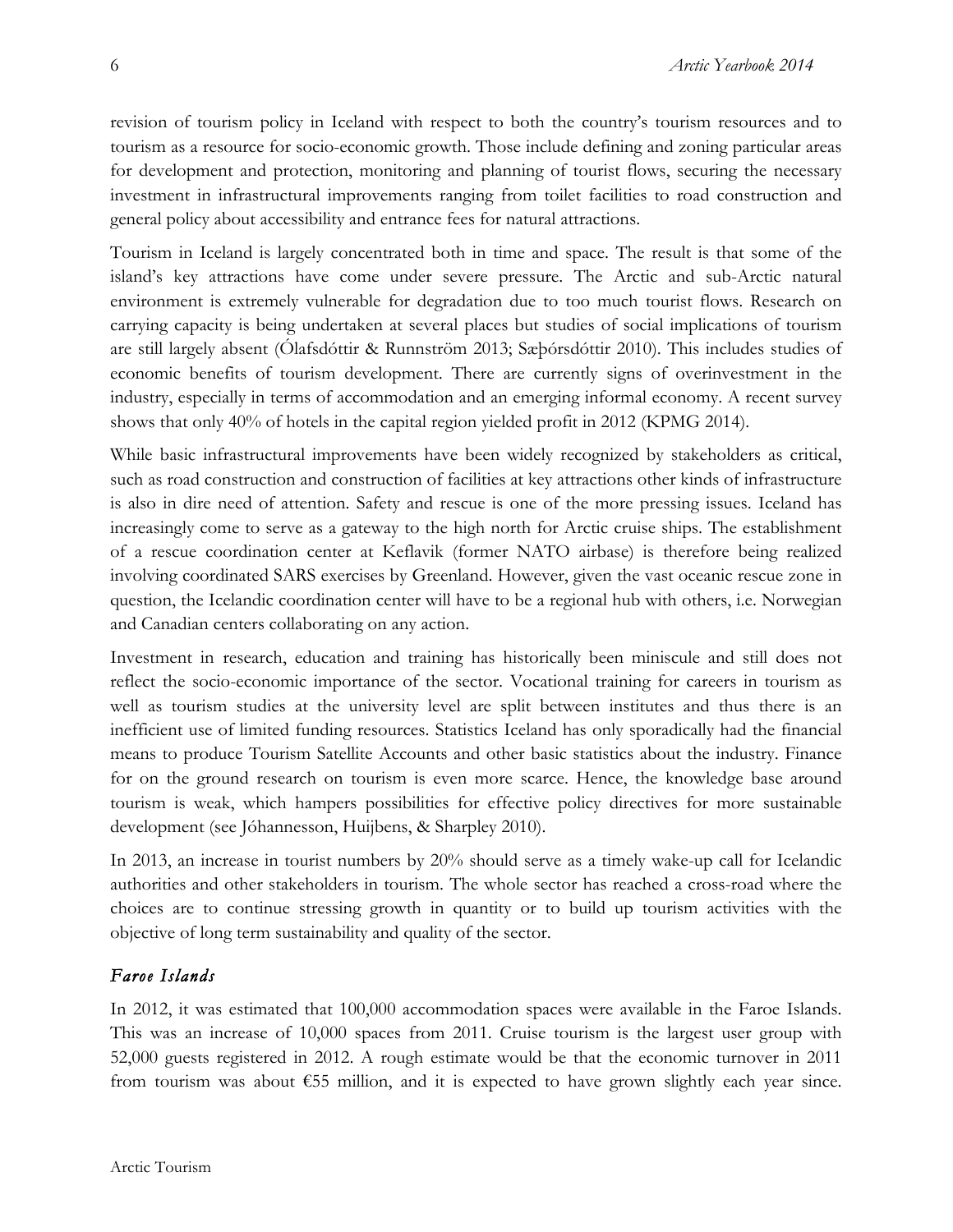Generally speaking, tourism statistics are poor in the Faroes, but some efforts have been made recently to improve this (VisitFaroeIslands 2014).

The Faroes have not yet been particularly good at "getting their share" of the large and growing global tourism business. The relative level of visitors is about the lowest in Europe and the capacity of guesthouses has been stalled since the 1980s. On the other hand, the quality of the hotels and the number of restaurants, especially in the capital Tórshavn has improved substantially in the last decade. As in many other cold island communities, tourism is seen as an important way to generate economic growth. Tourism is expected to grow significantly, and the important "Faroes Tourism Branch" has recently had a financial injection of funding, is newly reorganised, and has adopted a new tourism strategy, which by 2020 has the ambition to: 1) double the number of accommodations; 2) double the number of employees in the industry, and 3) increase the turnover from about  $\epsilon$ 60 million today up to  $\epsilon$ 125 million (VisitFaroeIslands 2014; www.visitfaroeislands.com).

Faroese tourism has developed from the enthusiasm of many devoted single entrepreneurs, who have combined their devotion – for example to save an old sailing ship from destruction and thus create possibilities to earn income. It has also developed from public and public/private investment in the necessary infrastructure – an airline and a European ferry link. You could say that "the big players" have the job to get the tourists to the Faroes while the job of the "small players" is to "entertain them" when they are there (Hovgaard 2014).

Current challenges and the future of Faroese tourism conveniently take their departure from the new tourism strategy. This new tourism strategy has its focus on "branding" and "external" relations. Although branding is extremely important, a larger increase in the number of tourists will also create a need for increased local viability, better "product" and "experience" experimentation and innovation (Sundbo 2014).

Thus there is a need for investments, in social capital as well as other resources, which still seem to be institutionally under prioritized (Hovgaard 2014). There is also a need to balance the new strategy with wider planning issues, as doubling the number of tourists undoubtedly will put added pressure on local infrastructure, local culture and the environment in general. Simple questions like the social and cultural consequences of more tourists, for instance if people are willing to give up their "local way of life", need to be addressed. There is a need to discuss such issues further, and find reasonable and balanced ways to proceed (Laursen 2014).

Faroese nature is normally advertised as being "unspoiled", yet there are parts that are already under stress, and therefore there is a need to combine environmental and tourism policy to manage further stress. One important factor in successful tourism development is to professionalize the business aspect, and research shows that local entrepreneurship, innovation, professionalization and further research are necessary preconditions to develop destinations and the experience economy in general (Sundbo 2014).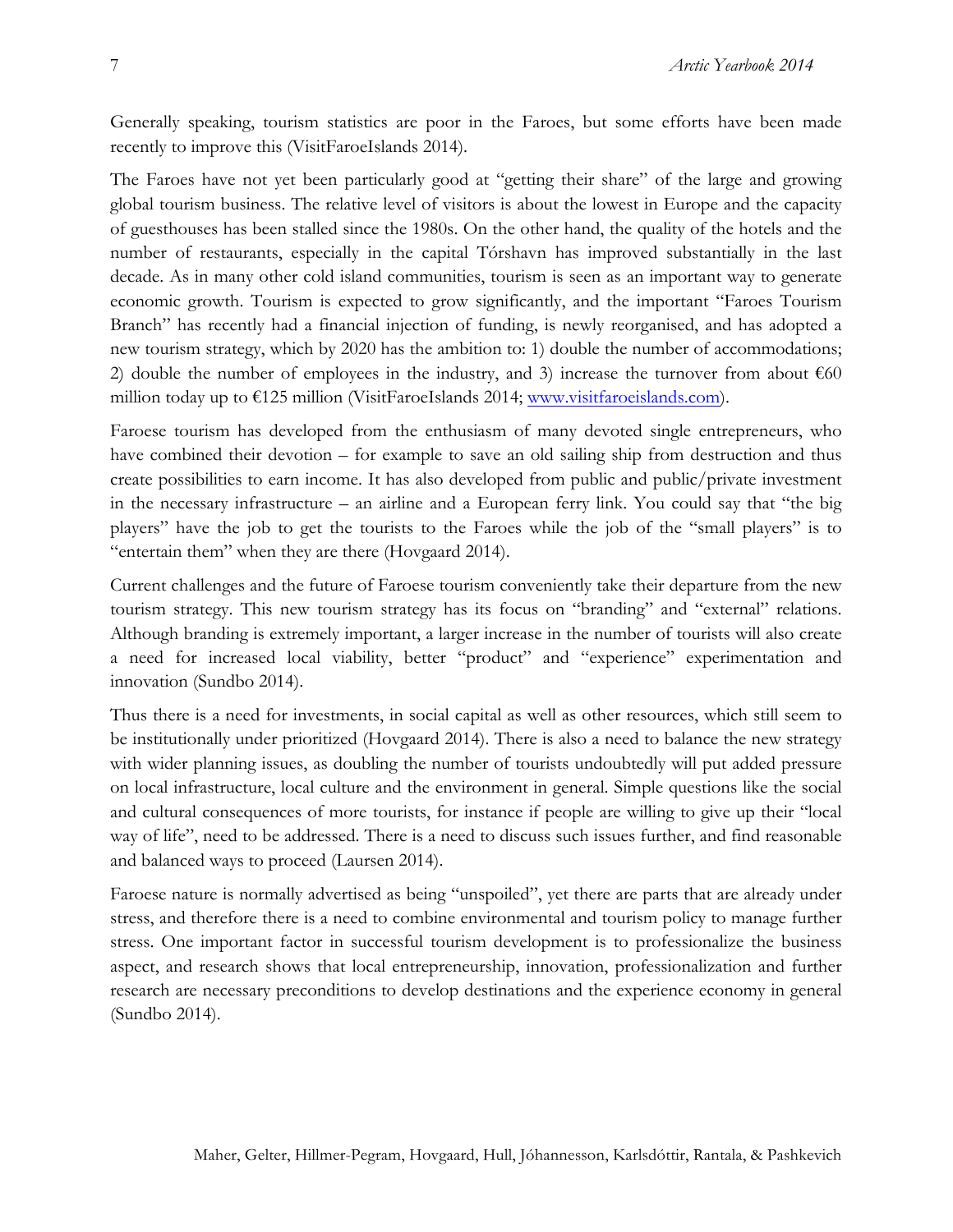## *Sweden*

In Sweden the two most northern counties of Norrbotten ("*Swedish Lapland*") and Västerbotten together constitute 34% of the area of Sweden, with a population of only 5.5% of the Swedish population of 9.6 million. The region is characterized by a decreasing and ageing population and an economy mainly based on forest production, mining and hydroelectric power production, but it has also developed into an important tourist destination as of late (Müller 2011).

The main attractions in the mountainous area are ski-resorts, large national parks such as Laponia, and the authentic Sámi culture with reindeer herding. Attractions in the boreal forest are fewer, but include the Ice hotel, Tree Hotel, and fishing and rafting in the rivers. The coastal areas attract mainly camping tourists from Norway to the "Riviera of the North", and more traditional rural and cultural tourism in the coastal cities. Thus, nature-based tourism is the main attraction in Northern Sweden, having the highest concentration of ecotourism companies licensed according to the Nature's Best certification (Müller 2011).

Accessibility is, compared to other Arctic areas, very good with a well-developed road network and daily flight connection from Stockholm to nine airports, as well as a railway along the coast to the mountains (Müller 2011, Swedish Lapland Tourism 2014).

The destination of Swedish Lapland is one of Sweden's top developing destinations, with a 12% increase in tourism turnover in 2012, compared with 4.8% overall in Sweden. The total turnover value was 4.5 billion SEK for Swedish Lapland (275.5 billion SEK total in Sweden). Overall, international arrivals in Sweden have between 2000-2012 increased with 115% (85% Europe and 110% Globally (Tillväxtverket 2013). In Swedish Lapland 23% of guest nights were international with the largest international markets being Norway followed by Germany, Denmark, UK, the Netherlands, Finland and USA (Tillväxtverket 2013).

Despite the increased revenue from tourism, Sweden has from 2009-2011 lost market shares to neighboring Scandinavian countries and the rest of Europe. The major challenge for Swedish tourism is to increase its international competitive share, and get more local destinations on the international market (Tillväxtverket 2013). Other challenges are national legislation and regulations, such as restricted commercial tourism assess to national parks, and the clash of interests concerning property rights, tourism and the right public access to nature in Sweden (Sandel & Fredman 2010, Sténs & Sandström 2013), as well as conflicts between tourism development and forestry, mining and reindeer herding, as well as accessibility such as direct incoming international flights (Müller 2011). Lately climate change has become a challenge for ski resorts and other winter oriented tourism activities (Brouder & Lundmark 2011).

Besides the natural and cultural tourism resources, Sweden's natural hospitality and service quality, general high education level and innovation capacity, as well as a well-developed infrastructure and social services in the subarctic environment give good potential for tourism. The recent governmental strategy to double tourism revenue by 2020 has initiated several promising tourism development initiatives (Svensk Turism 2011). These include professional international market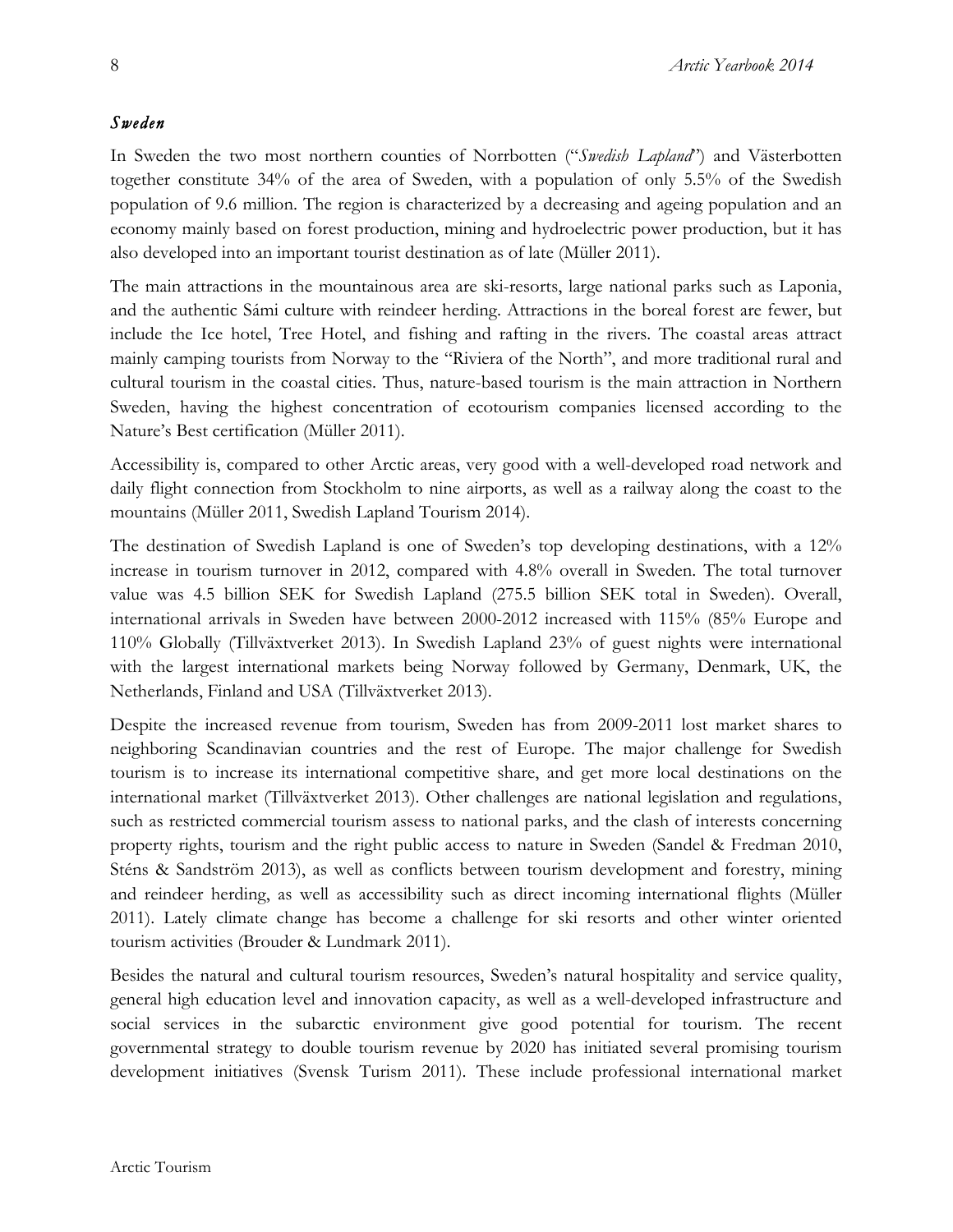analysis and product development as well as stronger local and regional networking among tourism stakeholders.

The general opinion among tourism stakeholders is very positive about the future development of tourism in Northern Sweden. New innovative areas such as space tourism at Spaceport Sweden, technical visits to traditional industry and city relocations (Kiruna), Arctic car and military testing, and of course, increasing traditional nature-based tourism seem promising (Swedish Lapland Tourism 2014).

## *Finland*

In Finnish Lapland nature tourism has been a key development area since the beginning of the 1980s. The growth within the tourism industry has been most rapid in the programmed tourism services in the winter season. Typical commercial tourism services in Finnish Lapland consist of programmed services, such as snowmobile excursions to reindeer or sledge dog farms. Despite the relative remoteness and wilderness-like attributes of the tourism destinations in Lapland, the typical programmed services, especially the ones offered in the winter season, are not generally considered as adventurous (Rantala & Valkonen 2011).

There were approximately 2.4 million tourists visiting Lapland in 2013 of which 1.3 million were Finnish and 1 million were foreign tourists (Regional Council of Lapland, no date). This means that the number of registered overnights has almost doubled from 1.25 million in 1990. In addition, the actual number of tourists in 2013 was estimated to be three times the registered number since a considerable part of overnights are non-registered ones. In 2013 foreign tourists came to Lapland mainly from Great Britain, Russia, Germany and Japan. The main tourist season takes place from February to April. The summer and autumn seasons attract primarily Finnish hiking tourists. The Christmas season with British and Russian tourists starts in November and lasts until January.

There were 1586 tourism enterprises in Lapland in 2011. The number of tourism companies grew 6.4 % during the years 2006–2011. The turnover of tourism companies in 2011 was 471 million euros. Most of the tourism enterprises employ less than ten people. Hospitality and tourism businesses employed 4497 people in total in the year 2011. The employment in tourism grew 3.5 % during the years 2006–2011, which was approximately 1.5 times more than the growth in forestry and almost 4.5 times more than the growth in mining. Especially young people find employment in tourism sector. The importance of tourism as employer is highlighted in the municipalities of Western Lapland, where the share of tourism industry in employment varies from 39% to 46%. (Kyyrä ed. 2013; Satokangas 2013.)

Tourism growth in Finnish Lapland has been substantial and the development has been based on dividing the tourism destinations on different categories from burgeoning to strong destinations and formulating tourism zones around the destinations in order to enhance development between destinations and villages surrounding the destinations (Lapland Strategy for Tourism 2011-2014). This model has turned out as a successful way to develop tourism in peripheral Arctic areas. However, the quality of the growth and its limits has not yet been comprehensively discussed (Hakkarainen & Tuulentie 2008; Tyrväinen et al. 2014).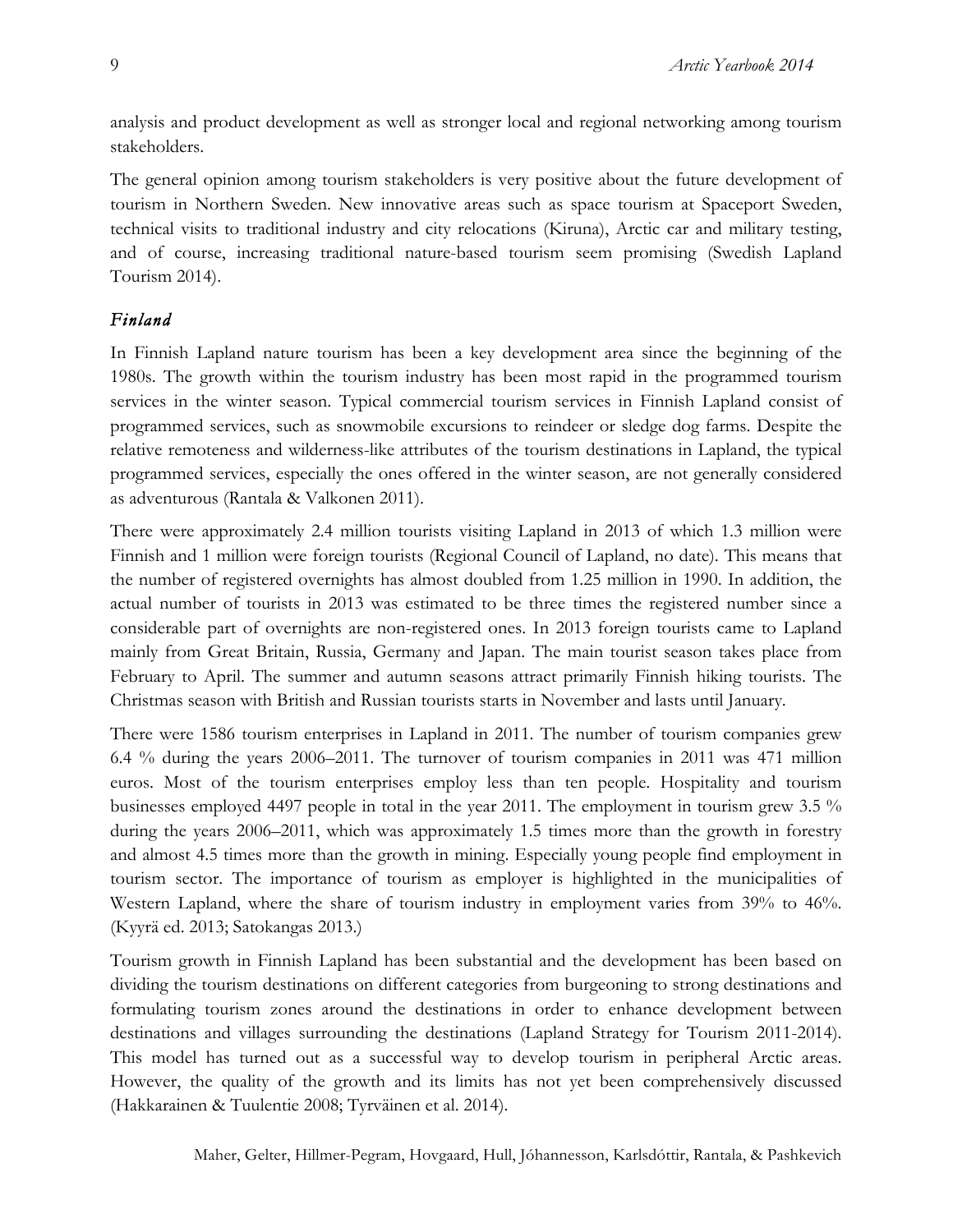Current challenges for developing tourism in Finnish Lapland relate to accessibility and seasonality. The biggest challenge is formed by weak flight connections, low numbers of airlines operating in Lapland and the threat of closing airports in Lapland (Kyyrä ed. 2013; Strategy for Lapland 2011- 2014). In addition, railway traffic needs development as well. Coping with seasonality is one of the most public issues – beside accessibility – in the tourism industry and the development of a summer season has been stressed in Lapland. Lapland can provide a special tempo and a special way of being in the world that is difficult to reach in hectic urban life – it is development of this aspect that could benefit developing summer tourism in Finnish Lapland (Rantala & Valtonen 2014).

International tourists form the main target group for future tourism in Finnish Lapland. Responsible tourism development is based on clean nature and safety and organized through four main thematic areas: well-being (e.g. services related to sauna and clean water), culture (e.g. relationship with nature, local narratives), summer (e.g. non-motorized nature activities) and winter (e.g. ice and snow technologies, northern lights, Christmas tourism) (Ministry of Employment and the Economy 2014).

## *Russia*

The official number of tourist arrivals to the northern regions of Russia are unavailable, but according to Tzekina (2014) they can be estimated at roughly 500,000 visitors annually. The Murmansk Oblast and Chukotka autonomous Okrug act as entry points from the West and East respectively, into the vast territory of the Russian Arctic and thus may enjoy somewhat higher number of tourists.

Common for the tourist entrepreneurs of these regions is an informal network of contacts with local society and authorities providing support in terms of permits, development grants, start-up capital, private accommodation, guiding, etc. Recently, many advances have been made in terms of the variety of tourism experiences offered to the customers, and improvements in the hospitality sector, primary infrastructure such as hotels and restaurants. As a result of the increased attention on the Arctic, the number of bed nights in the region has grown.

Tourism offerings do not vary considerably across the territory and are primarily confined to hunting and fishing trips, ethnographic tours based on the traditions and culture of the indigenous people of the area, adventure tourism (including snowmobile safaris, white-water rafting, hiking and trekking). More recently, event tourism began to develop based on shorter (one or two days) celebrations of various kinds or sporting competitions. The vitality of most of the events is questionable, but some of them have started to become larger and are able to attract considerable local attention even during the summer months, on the territory of Nenets Autonomous Okrug or Komi Republic. Cruise ship tourism is still rather limited and only includes areas of the Murmansk and Arkhangelsk Oblasts in the west and Chukotka autonomous Okrug in the east. With this is mind it is Russian ports that are the only access points currently available for cruises to the North Pole.

Regional administrations of several regions have started to turn their attention towards tourism and are now supporting various programs concerning the overall destination development; however, the results vary considerably across the region. Leaders in this process are the governments of the Murmansk Oblast and Yamalo-Nenets autonomous Okrug. Several new extreme types of small-scale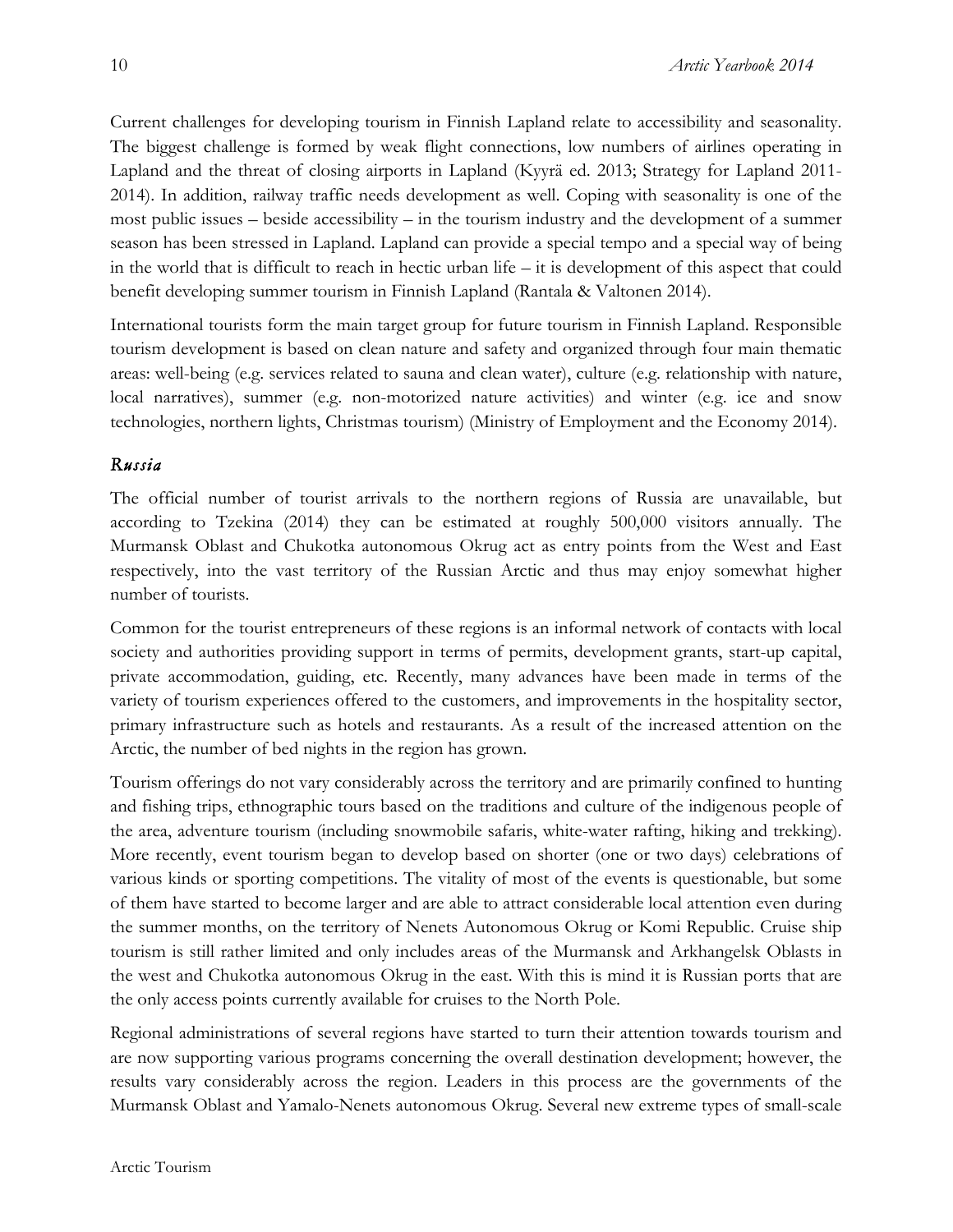tourism opportunities are beginning to emerge that allow even greater accessibility to the untouched nature. These include yacht excursions, helicopter and airplane flightseeing tours.

Current challenges include on one side the inspiring activities of local entrepreneurs with the experience and knowledge of the natural surroundings and on the other, border control, the prevailing nature resource extraction monopolies and overall geopolitical instability in Russia (Pashkevich 2013; Pashkevich & Stjernstrom 2014). The greatest challenge includes the increasing pressures on the fragile environment and local infrastructures (water supply and sewage systems), which are unable to cope with the increasing visitor numbers. It is not a question of mass tourism in the area, but rather how far and close to the wild nature or indigenous society an individual tourist wants to come. This close encounter holds the greatest risk for both humans and the environment. In the complete absence of the system monitoring tourism development impacts, these problems are not identified and thus not addressed properly. The same applies towards the monetary contribution to the local economy. The economic value obtained from the visitors stays in private pockets as it disappears through the informal support networks, which are established to sustain small-scale tourist operations in remote villages. Another, alarming problem is the absence of "rules of conduct" for tourist operations in the Russian Arctic for both nature guides and their visitors. You are allowed to do as you please and only your own intuition can give you the guidelines on how to behave. The system of emergency rescue is yet to be developed and along with the rather specific Russian safety standards (drinking while driving, skepticism towards use of the safety equipment) adds to the uncertainty surrounding tourists' safety in the Arctic.

In the future, tourism development will likely become concentrated in fewer enclaves across the territory of the Russian Arctic and have a dual character of development. One character is the topdown, officially ordered, development with the obvious Post-Soviet touch and driven by the interests of the extraction companies. The other character is that development will become informal, and that has the greatest potential to become a driver of economic and social change, as actors involved in it are adaptable and eager to learn new approaches and techniques.

#### **Conclusions**

As showcased across the Arctic there is consistent growth in terms of the numbers of tourists and the value of tourism. Yet there are divergent challenges depending on the current state of affairs. For example, tourism in Alaska is well developed, and thus has a different level of challenge as compared to Russia. Even within a single country, such as Canada, there can be drastic differences – in this case East to West, whereby the ease of accessibility in the Yukon (and even the proximity to a major destination such as Alaska) makes it different to areas that are fly-in only, such as Nunavik or Nunavut. Both Iceland and the Faroe Islands appear to be at an important point in development: the quantity of tourists is strong, but quality may suffer if the tensions between investment, protection and community values are not addressed.

The Arctic is currently in the "lime light". Media covers the issues; the issues are constantly growing in the public eye, and as a result the public feels a need to visit. For Russia, the future is realizing appropriate development in the first instance, for Finland and Sweden the concern is product and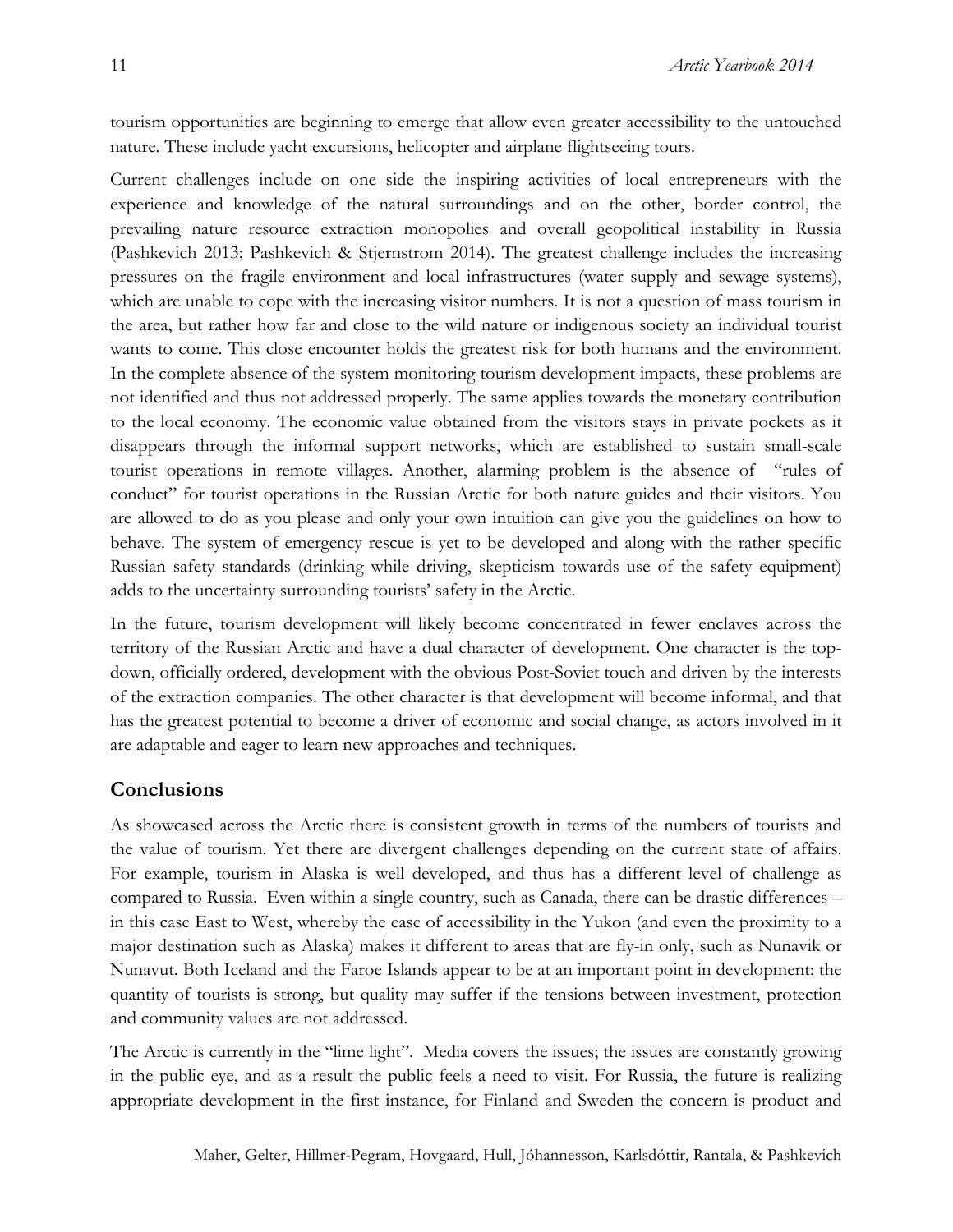destination diversification, Canada needs to better understand and support what they already "have" as a product because there are significant issues around permitting and regulatory processes. Meanwhile Alaska appears to be at a highpoint, but even with its status as a premiere destination, stakeholders are conscious of global changes that may impact them. There is a general sense of optimism about the future of Arctic tourism, but all of that could change because in no jurisdiction is the industry completely sustainable.

This comparative study has revealed directions for future research that could move Arctic tourism in a more sustainable direction, thus addressing the academic critiques mentioned at the beginning of the paper. For example, we have exposed a consistent straining between the perceived need for economic development through tourism (and the resultant demand for more infrastructure) and the fear that more tourism will degrade natural environments and negatively impact small communities. Future studies that compare the governance of tourism in multiple Arctic countries would likely reveal useful insights about how public, private, and civic stakeholders negotiate the rules of tourism development. A better comparative understanding of tourism governance through either a single research study or adjoined studies, in turn, should reveal strategies that allow decision making processes to be fair and effective, which is direly needed in light of the rapid Arctic changes taking place.

### **Acknowledgements**

This paper was written as a collaborative effort of the University of the Arctic Thematic Network on Northern Tourism. Maher initiated the submission and coordinated co-author contributions. The remaining authors are listed alphabetically and provided specific geographical expertise: Gelter (Sweden); Hillmer-Pegram (Alaska); Hovgaard (Faroe Islands); Hull (Canada); Jóhannesson, (Iceland); Karlsdóttir (Iceland); Rantala (Finland); Pashkevich (Russia).

### **References**

- AKDOG (Alaska Division of Oil and Gas). (2014). *Distribution of Funds Received from Oil and Gas Leases (2002-present).* Retrieved from http://dog.dnr.alaska.gov/. Accessed on June 5, 2014.
- Arion banki. (2013). Ferðaþjónustan: Atvinnugrein á unglingsaldri [Tourism: sector in its youth]. Reykjavík: Arion banki.
- Belik, V. (2013, May). Our annual tourism report card. *Up Here Business*. 118. Retrieved from www.upherebusiness.ca. Accessed on May 17, 2014.
- Brouder, P. & Lundmark, L. (2011). Climate change in Northern Sweden: Intra-regional perceptions of vulnerability among winter-oriented tourism businesses. *Journal of Sustainable Tourism*. 19(8): 919-933.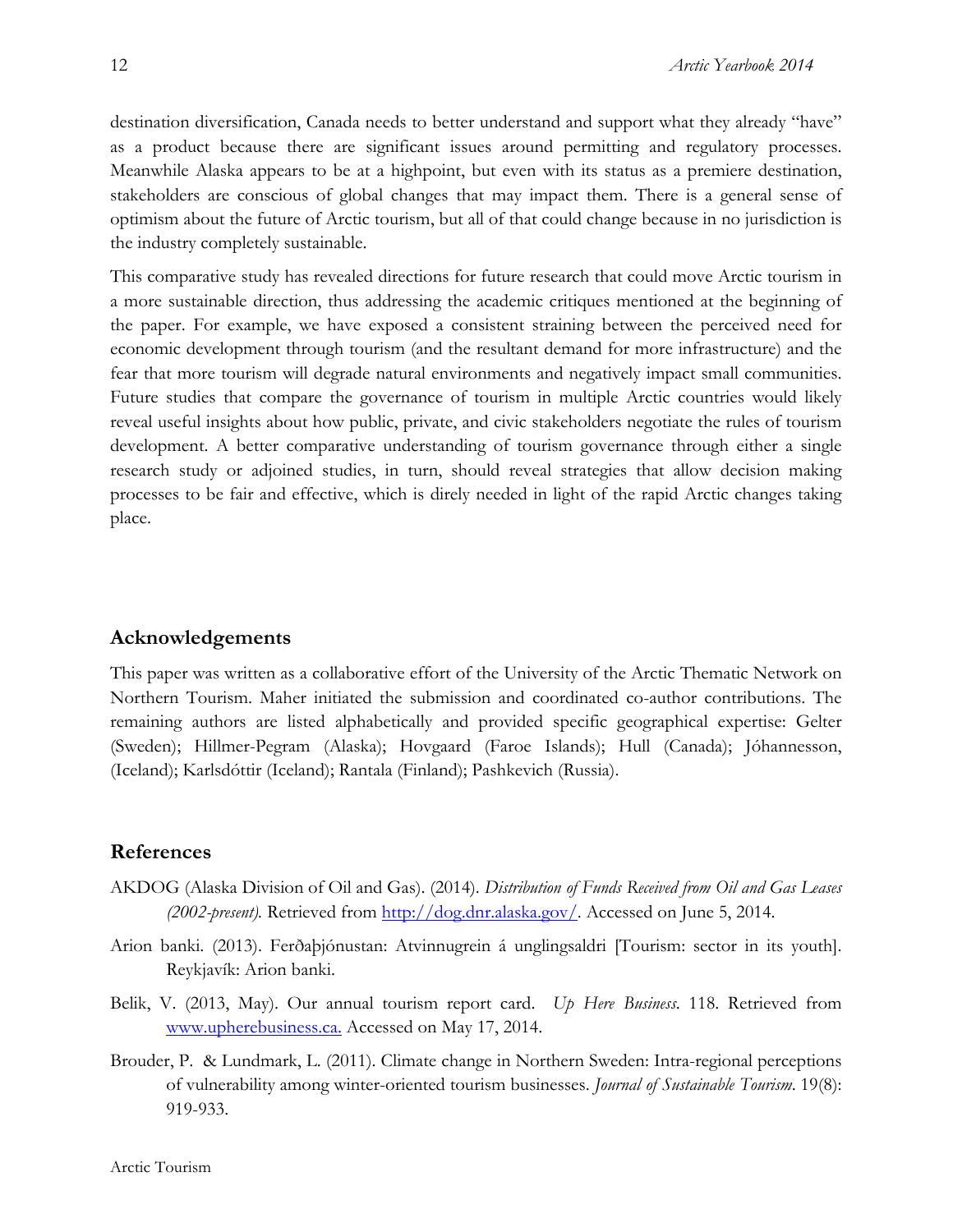- Butler, R. & Hinch, T. (eds.) (2007). *Tourism and Indigenous peoples: Issues and implications*. Oxford, UK: Butterworth-Heinemann/Elsevier.
- Cerveny, L. (2004). *Preliminary research findings from a study of the social-cultural effects of tourism in Haines, Alaska: General Technical Report*. US Department of Agriculture, Forest Service. Pacific Northwest Research Station: General Technical Report PNW-GTR-612 .
- City of Thompson, Manitoba (2012). *Sustainable community development plan.* Thompson Manitoba. City of Thompson, Manitoba.
- CTC. (2013). *Helping tourism businesses prosper. Annual Report 2013.* Vancouver: Canadian Tourism Commission.
- Dawson, J., Maher, P., & Slocombe, S. (2007) Climate change, marine tourism and sustainability in the Canadian Arctic. *Tourism in Marine Environments.* 4(2-3): 69-83.
- Dawson, J., Stewart, E., Lemelin, H., & Scott, D. (2010). The carbon cost of polar bear viewing in Churchill, Canada. *Journal of Sustainable Tourism.* 18(3): 319-336.
- Ferðamálastofa. (2014). Ferðaþjónusta á Íslandi í tölum: Apríl 2014 Retrieved from http://www.ferdamalastofa.is/static/files/ferdamalastofa/Frettamyndir/2014/april/ferdatjo nusta\_itolum\_april14.pdf. Accessed December 5, 2014.
- GMA Research Corporation. 2011. *Images of Alaska 2011*. PowerPoint presentation. Prepared for Alaska Tourism Industry Association, Anchorage AK.
- Government of Canada. (2009). *Northern Strategy.* Ottawa.
- Government of Newfoundland and Labrador. (2011). *Profile of non-residents visiting the Labrador Region.*  St. John's: Government of Newfoundland and Labrador.
- Grenier A.A. & Müller, D.K. (eds.) (2011). *Polar Tourism: A Tool for Regional Development*. Montréal: Presses de l'Université du Québec.
- Hakkarainen, M. & Tuulentie, S. (2008). Tourism's role in rural development of Finnish Lapland: interpreting national and regional strategy documents. *Fennia*. 186: 3-13.
- Hall, C.M., & Saarinen, J. (2010). Tourism and change in the polar regions: Introduction–definitions, locations, places and dimensions. In C.M. Hall & J. Saarinen (eds.). *Tourism and Change in Polar Regions: Climate, Environments and Experiences* (pp. 1-41). London: Routledge.
- Hovgaard, G. (2014). *Tourism and the Faroes as a successful cold water island destination.* Unpublished paper. University of the Faroe Islands.
- IPCC (2007). *Climate change 2007, the Fourth Assessment Report.* Cambridge, UK: Cambridge University Press.
- Jóhannesson, G. T., Huijbens, E., & Sharpley, R. (2010). Icelandic Tourism: Past Directions Future Challenges. *Tourism Geographies.* 12(2): 278-301.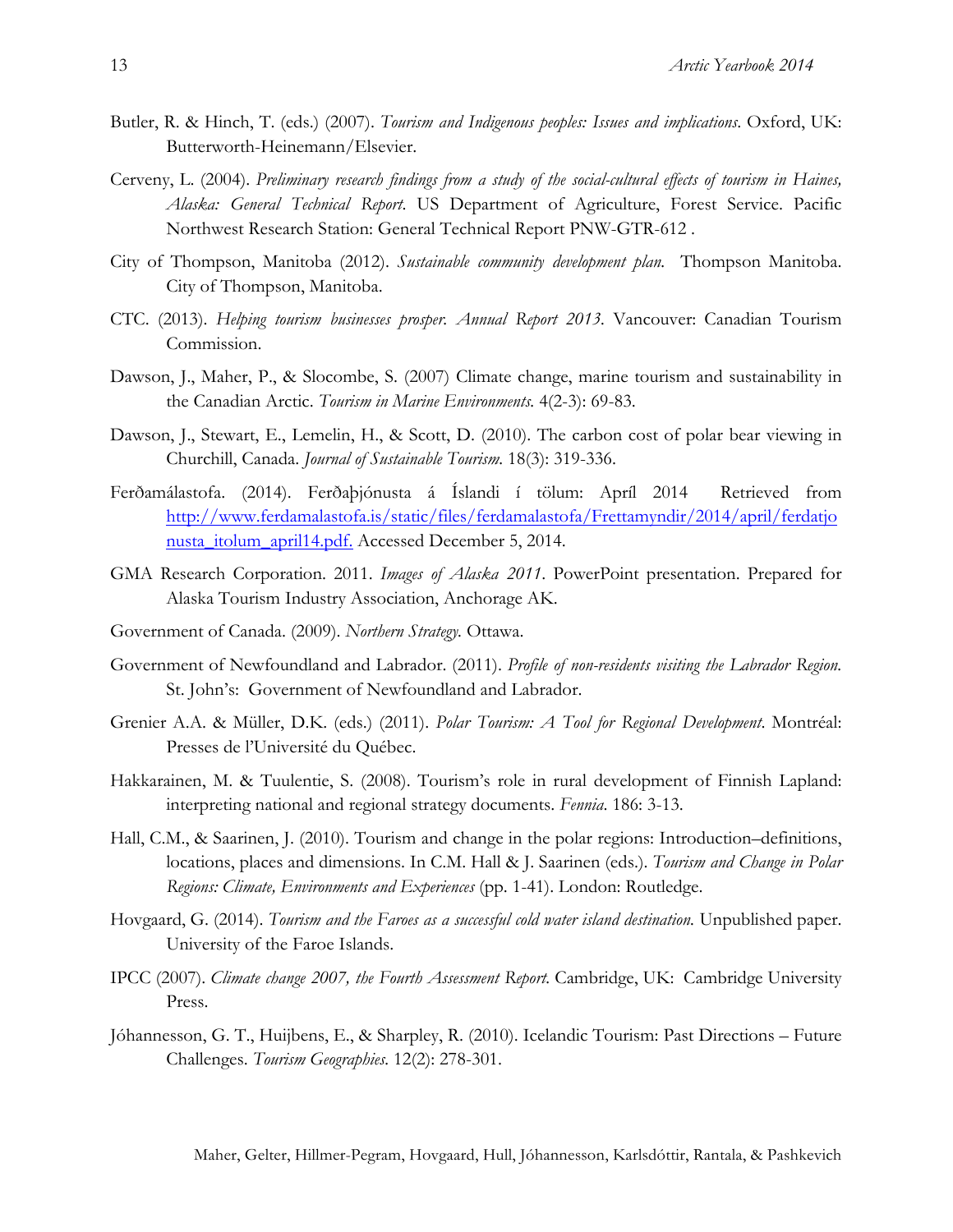- Jóhannesson, G. T., & Huijbens, E. H. (2013). Tourism Resolving Crisis? Exploring Tourism Development in Iceland in the Wake of Economic Recession. In D. Müller, L. Lundmark & R. H. Lemelin (eds.). *New Issues in Polar Tourism: Communities, Environments, Politics* (pp. 133- 147). New York: Springer.
- Johnston, M. (2006) Impacts of global environmental change on tourism in Polar Regions. In Gossling, S. & Hall, C.M. (eds.) *Tourism and global environmental change: ecological, social, economic and political interrelationships.* (pp. 37-53). New York: Routledge.
- Kajan, E. (2014). Arctic tourism and sustainable adaptation: community perspectives to vulnerability and climate change. *Scandinavian Journal of Hospitality and Tourism* . 14(1): 60-79.
- Klein, R.A. (2010). The cruise sector and its environmental impact. In Schott, C. (ed.). *Tourism and the implications of climate change: issues and actions (Bridging Tourism Theory and Practice, Volume 3;* pp. 113-30). Emerald Group Publishing Limited.
- KPMG. (2014). Hótelgeirinn á Íslandi: úttekt um arðsemi í hótelrekstri á Íslandi. Reykjavík: KPMG.
- Kyyrä, S. (ed.). (2013). Ennakoinnista kilpailukykyä Lapin matkailulle. Toimintaa ja tulevaisuuskuvia. Multidimensional Tourism Institute, University of Lapland.
- Lapland Strategy for Tourism 2011-2014. Regional Council of Lapland, Finland.
- Laursen, S. Færøsk Turisme: Mellem Bæredygtigt Potentiale og Vanetænkning. Master thesis. Department of Environmental, Social and Spatial Change. Roskilde University. Retieved from http://rudar.ruc.dk/bitstream/1800/15612/1/Speciale.pdf. Accessed September 15, 2014.
- Lemelin, R.H., Dawson, J., Stewart, E.J., Maher, P.T., & Lück, M. (2010). Last-Chance Tourism: The Boom, Doom, and Gloom of Visiting Vanishing Destinations. *Current Issues in Tourism.* 13(5): 477-493.
- Lemelin, H. & Johnston, M. (2008). Northern protected areas and parks. In Dearden, P. & Rollins, R. (eds.) *Parks and protected areas in Canada: planning and management* (3rd ed. pp. 294-313). New York: Oxford University Press.
- Lemelin, R.H., Maher, P.T., & Liggett, D. (eds.). (2013). *From talk to action: How tourism is changing the Polar Regions*. Thunder Bay: Lakehead University Centre for Northern Studies Press - Northern and Regional Studies Series #23.
- Lück, M. (2009). *Environmentalism and tourists' experiences on swim with dolphin tours: a case study of New Zealand.* Saarbrucken: VDM Verlag Dr. Muller.
- Lück, M., Maher, P.T., & Stewart, E.J. (eds.). (2010). *Cruise Tourism in Polar Regions: Promoting Environmental and Social Sustainability?* London: Earthscan.
- Müller, D.K. (2011). Tourism development in Europe's "last wilderness": an assessment of naturebased tourism in Swedish Lapland. In Grenier, A.A. & Müller. D.K. (eds.). *Polar Tourism: A Tool for Regional Development* (pp. 129-153). Montréal, QC: Presses de l'Université du Québec.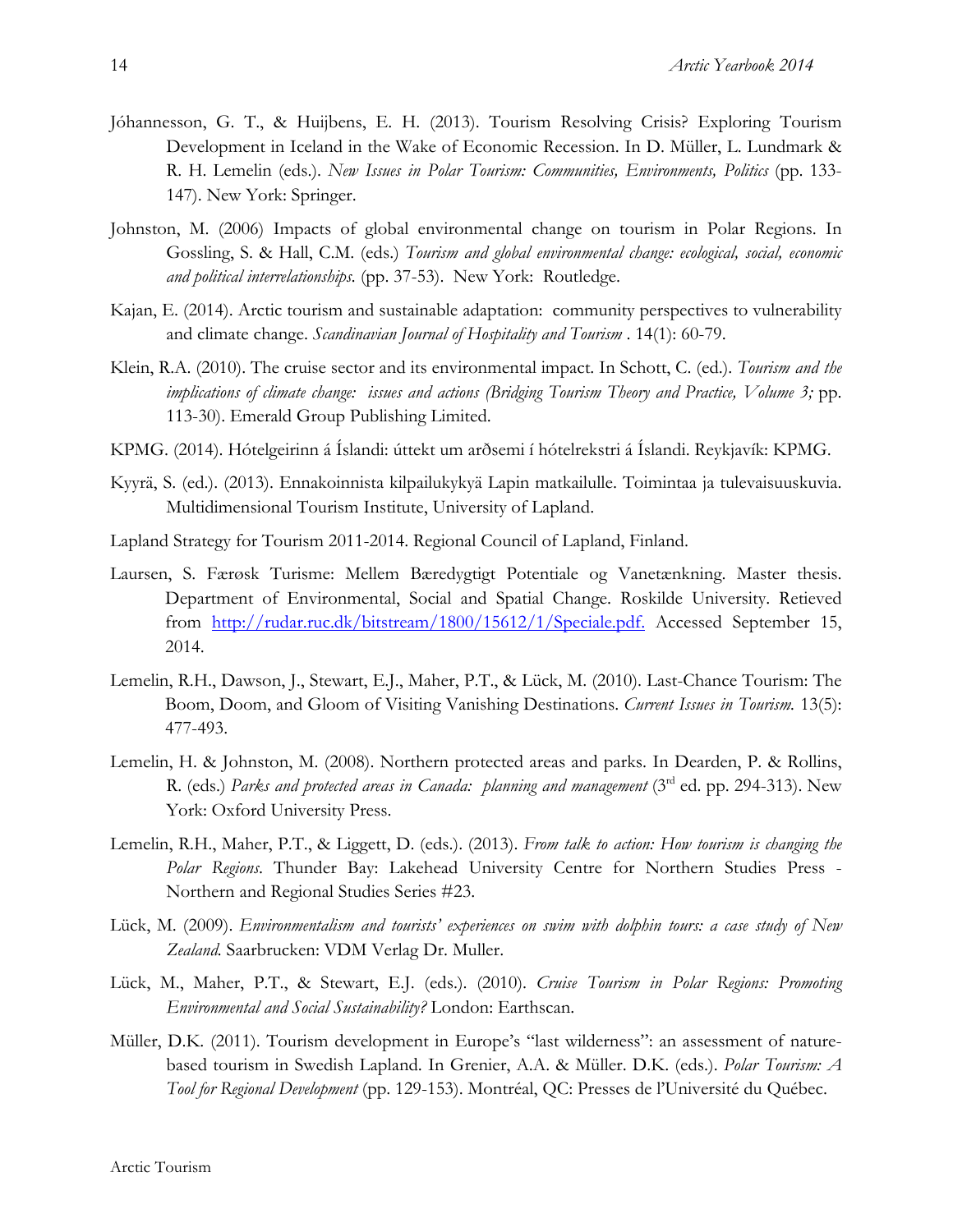- Müller D.K., Lundmark, L. & Lemelin, R.H. (eds.) (2013). *New Issues in Polar Tourism: Communities, Environments, Politics*. Dordrecht: Springer.
- Müller, D. K. & Jansson, B. (eds). (2007). *Tourism in Peripheries: Perspectives from the Far North and South*. Wallingford. CABI.
- Maher, P. (2012). Expedition cruise visits to protected areas in the Canadian Arctic: issues of sustainability and change for an emerging market. *Tourism*. 60(1): 55-70.
- Maher, P.T., Stewart, E.J. & Lück, M. (eds.). (2011). *Polar Tourism: Human, Environmental and Governance Dimensions*. Elmsford, NY: Cognizant Communications Corp.
- McDowell Group. (2014). *Economic Impact of Alaska's Visitor Industry: 2012-13 Update*. Prepared for State of Alaska Department of Commerce, Community, and Economic Development, Division of Economic Development. Available at: http://commerce.alaska.gov/dnn/ded/DEV/TourismDevelopment/TourismResearch.aspx.
- Ministry of Employment and the Economy (2014). Suomen matkailun tulevaisuuden näkymät. Katse vuoteen 2030. Reports of the Ministry of Employment and the Economy 4/2014.
- Northern Development Ministers Forum. (2008). *Tourism´s potential in Canada´s North: report on survey results. July 2008.* Ottawa: Northern Development Ministers Forum. pp.48.
- Ólafsdóttir, R., & Runnström, M. C. (2013). Assessing hiking trails condition in two popular tourist destinations in the Icelandic highlands. *Journal of Outdoor Recreation and Tourism.* 3(4): 57-67. doi: http://dx.doi.org/10.1016/j.jort.2013.09.004
- Pashkevich, A. (2013). Tourism development planning and product development in the context of Russian Arctic territories. In Lemelin, R.H., Maher, P.T. & Liggett, D. (eds.). *From Talk to Action: How Tourism is Changing the Polar Regions.* Lakehead University, Thunder Bay, Ontario: Centre for Northern Studies Press.
- Pashkevich, A. & Stjernström, O. (2014). Making Russian Arctic accessible for tourists: Analysis of the institutional barriers. *Polar Geography*. DOI:10.1080/1088937X.2014.919040
- Rantala, O. & Valkonen, J. (2011). The complexity of safety in wilderness guiding in Finnish Lapland. *Current Issues in Tourism.* 14: 581-593.
- Rantala, O. & Valtonen, A. (2014). A Rhythmanalysis of Touristic Sleep in Nature. *Annals of Tourism Research.* 47: 18-30.
- Regional Council of Lapland (no date). Tourism Statistics. Available at: www.lappi.fi/lapinliitto/fi/julkaisut\_ja\_tilastot
- Ringer, G. (2010). Beyond the Cruise: Navagating Sustainable Policy and Practice in Alaska's Inland Passage. In Luck, M., Maher, P.T., & Stewart, E.J. (eds.). *Cruise Tourism In Polar Regions: Promoting Environmental and Social Sustainability?* (pp. 205-224). Washington, D.C.: Earthscan.
- Sandell, K. & Fredman, P. (2010). The right of Public Access Oportunity or obstacle for Nature Tourism in Sweden? *Scandinavian Journal of Hospitality and Tourism.* 10(3): 291-309.

15

Maher, Gelter, Hillmer-Pegram, Hovgaard, Hull, Jóhannesson, Karlsdóttir, Rantala, & Pashkevich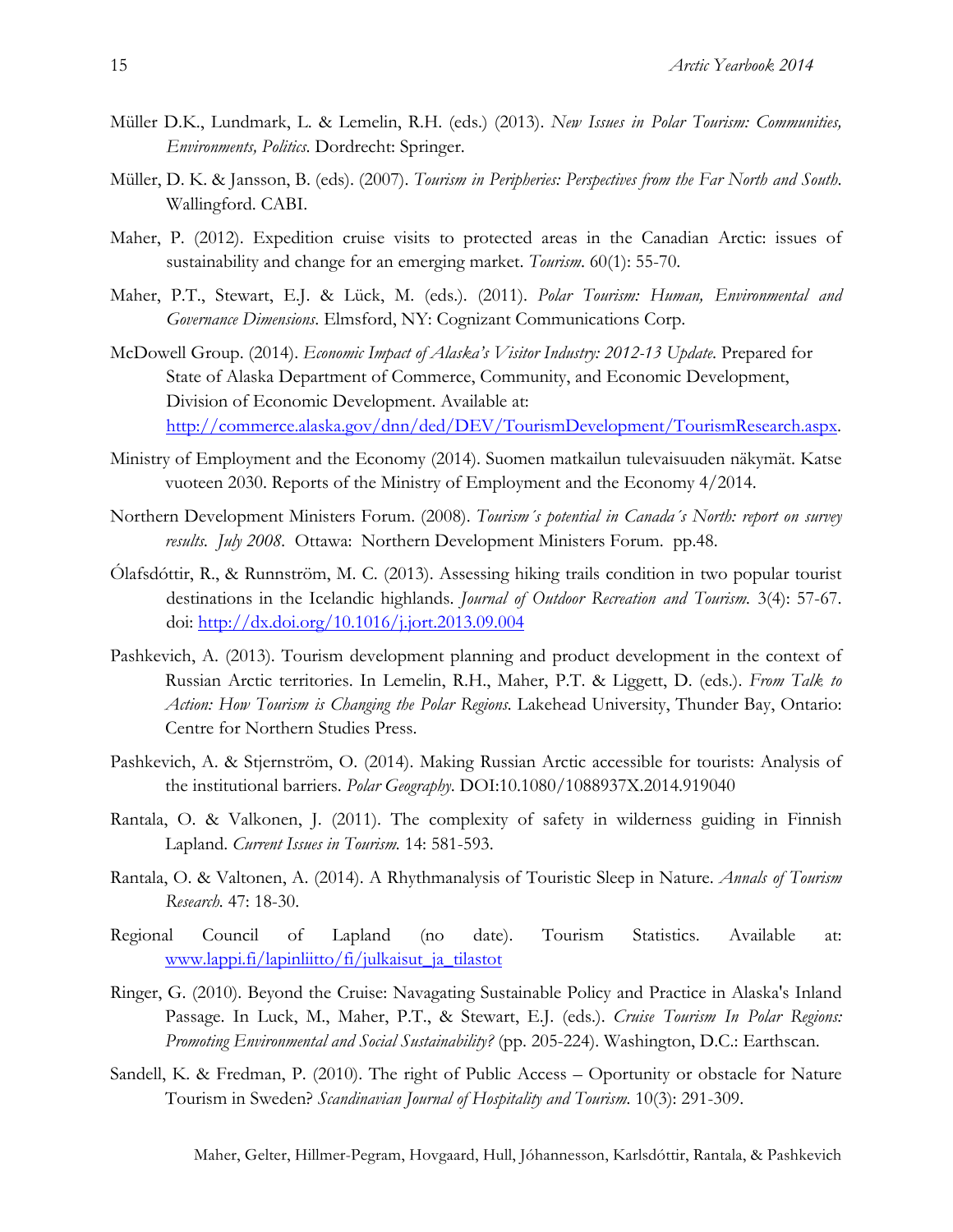- Sæþórsdóttir, A. D. (2010). Planning Nature Tourism in Iceland based on Tourist Attitudes. *Tourism Geographies.* 12(1): 25-52. doi: 10.1080/14616680903493639
- Satokangas, P. (2013). Matkailulla maakunta menestyy Matkailun tulo ja työllisyysvaikutukset 12 lappilaisessa kunnassa vuonna 2011. *Multidimensional Tourism Institute*, University of Lapland.
- Stefansson Arctic Institute. (2004). *Arctic Human Development Report*. Akureyri, Iceland: Stefansson Arctic Institute.
- Stephenson, S. R., Smith, L.C., & Agnew, J.A. (2011) Divergent long-term trajectories of human access to the Arctic. *Nature: Climate Change.* 1:156-160.
- Sténs, A. & Sandström, C. (2013) Divergent interests and ideas around property rights: The case of berry harvesting in Sweden. *Forest Policy and Economics*. 33: 56-62.
- Stewart, E., Dawson, J. & Draper, D. (2011). Cruise tourism and residents in Arctic Canada: development of a resident attitude typology*. Journal of Hospitality and Tourism Management.* 18: 95-106.
- Sundbo, J. (2014). Turisme og oplevelsesøkonomi en udkantsstrategi. In Hovgaard, G., Gestur, B. í Jákupsstovu and Andrias Sølvará, H. (eds). *Vestnorden – nye roller i det internationale samfund*. Tórshavn: Fróðskapur.
- Swedish Lapland Tourism (2014). Personal communication and Retrieved from http://www.swedishlaplandtourism.com/. Accessed October 6, 2014.
- Svensk Turism. (2011). National Strategy for Swedish Tourism. Available at: www.strategi2020.se
- TIAC. (2012, Fall). *The Canadian Tourism Industry: a Special Report.* Toronto and Ottawa, Ontario: HLT Advisory, TIAC, Visa Canada.
- Tillväxtverket. (2013). Facts about Swedish Tourism 2012. Swedish Agency for Economic and Regional Growth.
- Tourism Quebec (2010). Regional statistics Nunavik. Quebec City: Government of Quebec. Retrieved from http://www.gouv.qc.ca/portail/quebec/pgs/commun/portrait/tourisme/?lang=en. Accessed May 17, 2014.
- Tyrväinen, L., Uusitalo, M., Silvennoinen, H. & Hasu, E. (2014). Towards sustainable growth in nature-based tourism destinations: Clients' views of land use options in Finnish Lapland. *Landscape and Urban Planning*. 122: 1-15.
- Tzekina, M. (2014). *Estimation of tourism potential of Russian Far North. PhD, Economic, social, political and recreational geography.* Moscow State University: Moscow, Russia.
- UNWTO. (2013). *Tourism highlights 2012.* Madrid: UNWTO.
- UNWTO-UNEP-WMO. (2008) *Climate change and tourism: responding to global challenges*. Madrid: UNWTO.